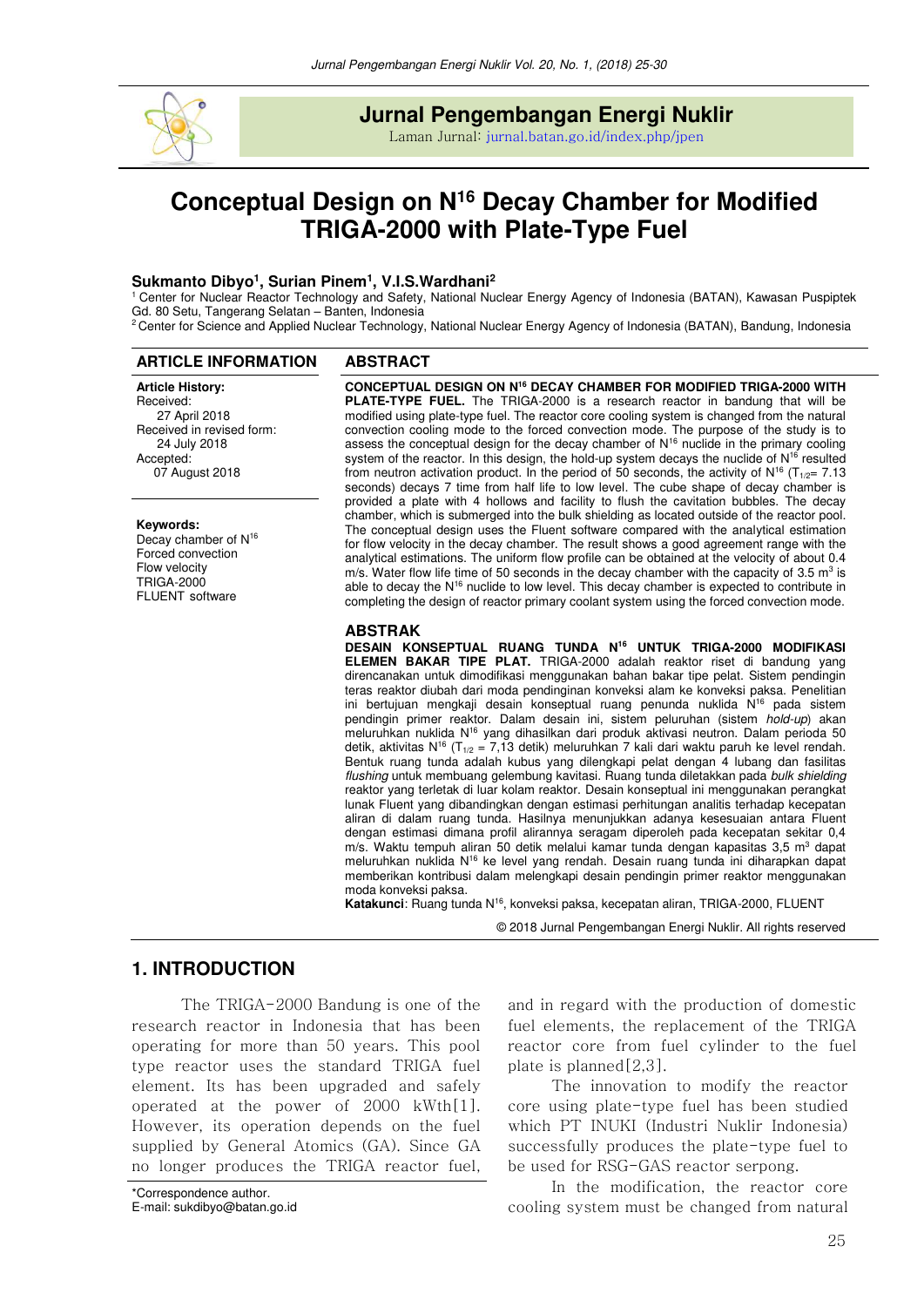*convection mode to forced convection mode. Currenly, the heat generated is directly transferred through natural convection modes and flowed by the coolant pump to the heat exchanger. In the natural convection modes, the analysis results of thermalhydraulic by plate-type fuel which indicates there is a boiling at reactor power of 2000 kWth[4]. So, the forced convection cooling mode should be operated.*

*In the forced convection, the primary cooling system is designed to have a downward flow through the core channel for normal operation[1,5,6].* 

*The produced fission neutrons in the reactor core interact with the oxygen atoms present in the water, resulting in the radioactive isotope N<sup>16</sup> according to the following reaction:* 

$$
8\ 0^{16} + 0\ n^1 \to 7\ N^{16} + 1\ p^1 \tag{1}
$$

*In the reaction (Equation 1), N<sup>16</sup> produces high-strength radiation of gamma* ( $\chi$ ) *rays* (6  $MeV$ ) and  $\beta$  particles during its decays[7,8].

*In case of natural convection, the N<sup>16</sup> nuclide decays in the reactor pool, meanwhile, in the forced convection mode the coolant goes straight to the outlet of reactor pool, so during reactor operation the concentration of N <sup>16</sup>at the reactor may causing radiation risk to the reactor operating personnel[9]. The additional system required for the forced convection mode is utilization of N<sup>16</sup> decay (hold-up system) that should decay the nuclide from neutron activation products. The coolant water flows through the decay chamber located outside the reactor pool. When the reactor in operating, therefore, the coolant water flows at the mass flow rate of about 70 kg/s.* 

*In reactor operating condition, the primary cooling water containing highly radioactive N<sup>16</sup> passes the decay chamber for a minimum of 50 seconds. In the period of 50*  seconds, the activity of  $N^{16}$  (T<sub>1/2</sub>= 7.13) *seconds) decays 7 times of its half life to low level[10]. Therefore a vessel (hold-up system) which can decay the activity of N<sup>16</sup> nuclides shall be provided in the reactor primary coolant system.* 

*The purpose of this study is to assess the conceptually design of decay chamber that is used to decay the N<sup>16</sup>nuclide for the platetype fuel modified TRIGA-2000 reactor under forced convection cooling mode. So, the activity of N<sup>16</sup>decays to low level.* 

## **2. METHODOLOGY**

*Figure 1 shows the vertical section of TRIGA-2000 reactor, the decay chamber will be placed into the bulk shielding beside of reactor pool. This conceptual design of decay chamber is intended for decay the N<sup>16</sup> nuclides.*

*The N<sup>16</sup>decay chamber is an important component of forced convection cooling mode placed on the suction side of the primary coolant pump. The problem to be considered is negative pressure which causes a saturation temperature achieved, meanwhile a bubble will occur. The next problem is the available space for the decay chamber. Several characteristic parameters related with the thermal-hydraulic design are flow rate, temperature and pressure drop[12]. An available space and the easy aspect of construction are also considered. The design of decay chamber includes its dimension data planned to be placed on bulk shielding which expected can also possibility used as temporary spent fuel storage. The following data are considered for the calculation:* 

- *a. Dimension of bulk shielding: 3.67 m x 2.74 m x 1.83 m (refers to existing space).*
- *b. Resident time: 50 seconds (7 times decays)*
- *c. Pipe nozzle: 0.1524 m (*ß*coolant pipe diameter.*)
- *d. Water temperature: 49<sup>o</sup>C[13].*

*Figure 2 shows the design calculation step of decay chamber. Based on input data required the design sketch of decay chamber is determined, further the investigation of flow pattern and pressure drop is estimated.*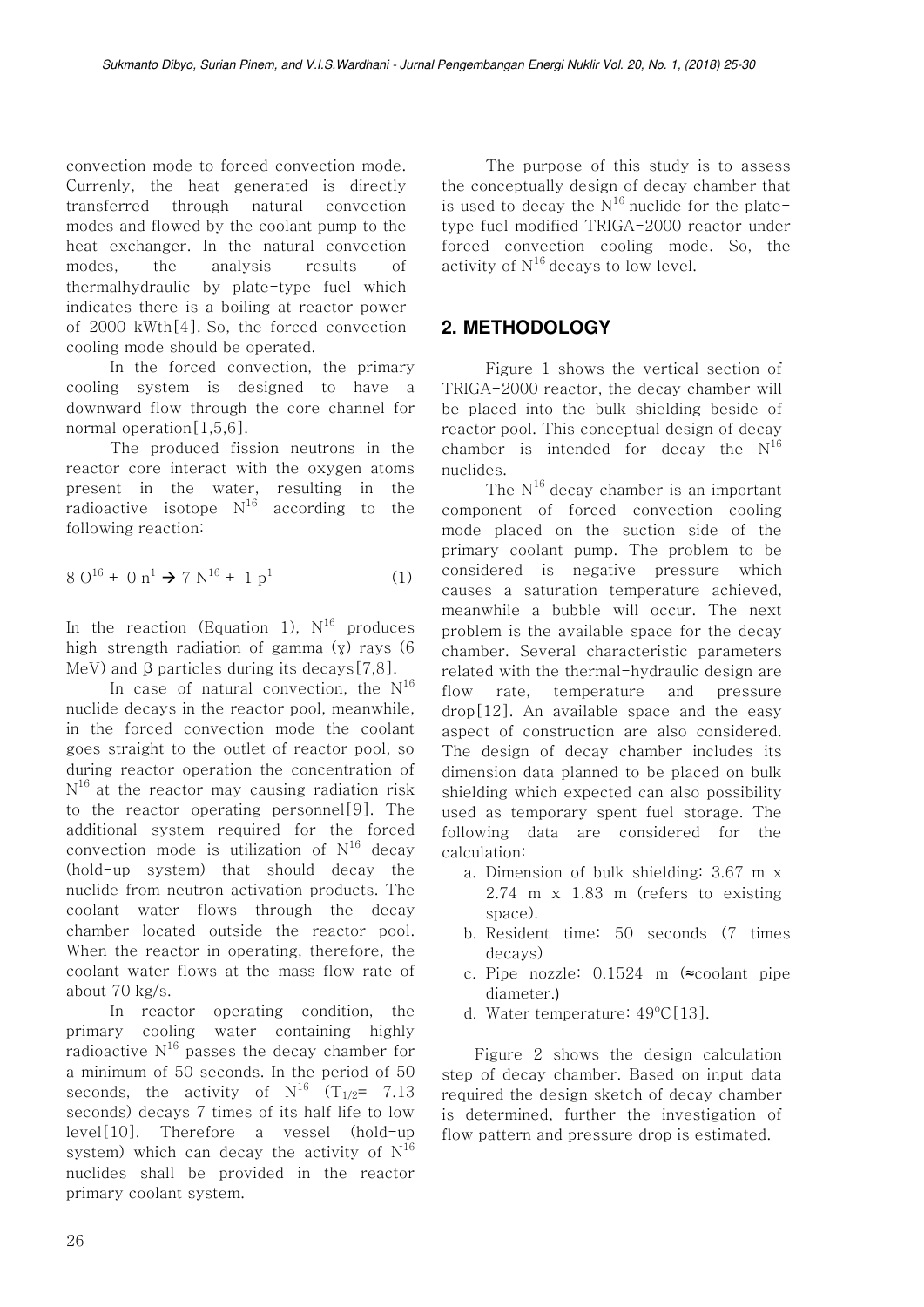

*Figure 1. Vertical Section of TRIGA-2000 Reactor Bandung[11].* 



*Figure 2. Step of Design Calculation.* 

*Pressure drop*  $(\Delta P)$  *is estimated from equation of fluid flow that flows isothermally,* 

$$
\Delta P = (4. f \frac{L}{D} + K) \frac{\rho V^2}{2g} \tag{2}
$$

*f is friction factor of turbulence flow, its determined by explicit correlation as function of Reynold number[14]:* 

$$
f = 0.0014 + \frac{0.125}{(Re)^{0.32}}
$$
 (3)

*where,* 

 $\Delta P$ *:* pressure drop, kg/m<sup>2</sup>

*D* : equivalent diameter of square channel

*K* : loss coefficient of turn flow  $180^\circ$  = 1.5

 *(dimensionless) V* : flow velocity (m/s)  $\rho$ : density (kg/m<sup>3</sup>) *<sup>g</sup> : constant gravity (m/s<sup>2</sup> )* 

## **3. RESULTS AND DISCUSSION**

*Figure 3 depicts a sketch of bulk shielding and position of decay chamber which the cube-shaped (blue box) are divided into 7 spatial segments. In principle, this design is based on the space and the optimum flow cross-section and minimization of the stagnant flow to obtain the length of time from the inlet to the minimum outlet of 50 seconds. The decay chambers are provided by internal hollow plate and flushing facility of cavitation bubbles and non-condensable gas as depicted in Figure 4.* 



*Figure 3. Sketch of Bulk Shielding and Location of Decay Chamber.* 

*Based on the volume of available space, the decay chamber is designed as a sketch as shown in Figure 4 with the notations of flow directions are as below:* 

- x *Flow from left (inlet nozzle) to channel A*
- x *Flow at channel A : direction to right*
- Flow go down to channel B1.
- x *Flow at channel B1 : direction to left*
- Flow to side (to channel B2)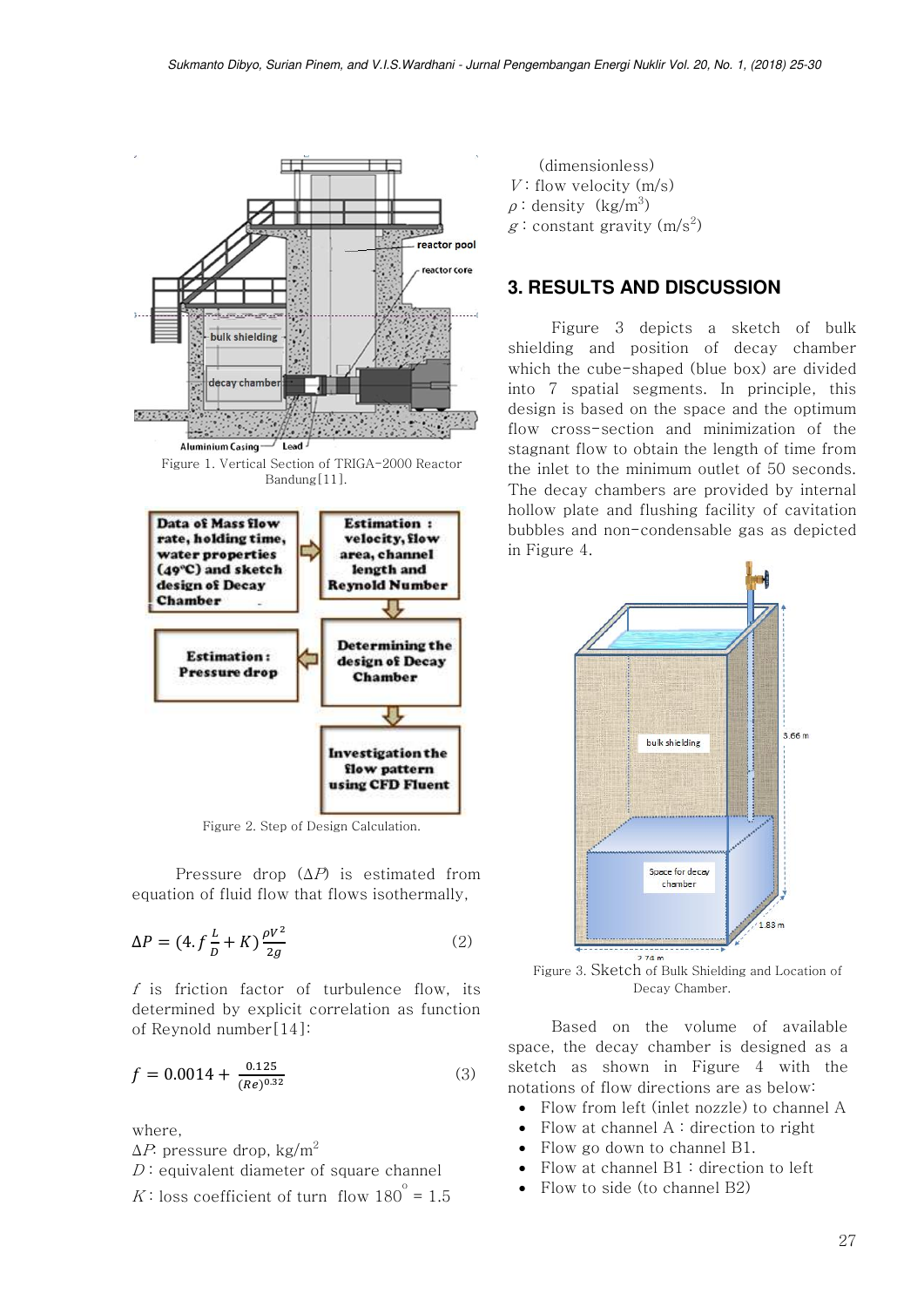- x *Flow at channel B2 : direction to right*
- x *Flow go down to channel C2*
- x *Flow at channel C2 : direction to left*
- x *Flow to side (to channel C1)*
- x *Flow at channel C1 : direction to right*
- x *Flow go down to channel D1*
- x *Flow at channel D1 : direction to left*
- x *Flow to side (to channel D2)*
- x *Flow at channel D2 : direction to right*





*Table 1 shows the calculated result based on existing data as shown in the methodology in which the flow life time of 50 seconds was considered. The channels B, C and D are divided into 2 parts while the channel A is not sealed plate, so channel A has larger flow area (0.36 m<sup>2</sup> ) therefore flow velocity lower (0.20 m/s) than other channels.* 

| Table 1. Calculation Result of Operating Parameter |           |         |  |
|----------------------------------------------------|-----------|---------|--|
| Parameter                                          | Channel A | Channel |  |
|                                                    |           | B, C, D |  |
| Mass flow rate, kg/s                               | 70        | 70      |  |
| Flow area, $m^2$                                   | 0.36      | 0.18    |  |
| Flow velocity, m/s                                 | 0.20      | 0.39    |  |
| Life time of 50 second                             | 12.857    | 37.143  |  |
| Channel length, m                                  | 2.50      | 14.20   |  |
| Total vol $(3.5 \text{ m}^3)$                      | O 9       | 2.6     |  |

*Meanwhile, Table 2 shows the estimation of pressure drop based on the analytical calculation (equation 2). The total pressure drop from inlet to outlet decay chamber is considered very small (0.0417 bar).* 

*In the design sketch as shown in Figure 4, flow velocity in channel A is expected to be lower than Tayler bubble velocity of 1.96 m/s* 

*[15]. Therefore the conceptual design on the upper channel (channel A) has a larger cross section (lower flow velocity) to allow the bubble to move upward. Further, Figure 5 indicates flow pattern and flow direction in the channel A simulated using Fluent software. This figure depicts the flow pattern is less uniform. Therefore the plate with 4 hollows were provided in channel A as shown in Figure 6 by Gambit software.* 

| Table 2. Estimation of Pressure Drop |  |
|--------------------------------------|--|
|--------------------------------------|--|

| Parameter                    | Channel A | Channel |
|------------------------------|-----------|---------|
|                              |           | B, C, D |
| Dia equiv. $(m^2)$           | 0.36      | 0.3272  |
| Flow area $(m^2)$            | 0.36      | 0.18    |
| Flow velocity $(m/s)$        | 0.19      | 0.39    |
| Density (kg/m <sup>3</sup> ) | 992       | 992     |
| Channel length (m)           | 2.50      | 15.00   |
| Viscosity (kg/m.s)           | 0.000596  | 0.0006  |
| Reynold number $(-)$         | 105940    | 211879  |
| Gravity const $(m/s^2)$      | 9.80665   | 9.8067  |
| K loss coeff. $(-)$          | 9.0       | 3.0     |
| Friction factor $(-)$        | 0.0045    | 0.0039  |
| Tot.pressure drop            | 0.0006    | 0.0411  |
| $(0.0417$ bar)               |           |         |



*Figure 5. Flow Pattern, Channel A (Without Plate Hollow).* 



*Figure 6. Sketch of Decay Chamber Design Provided With 4 Hollows.*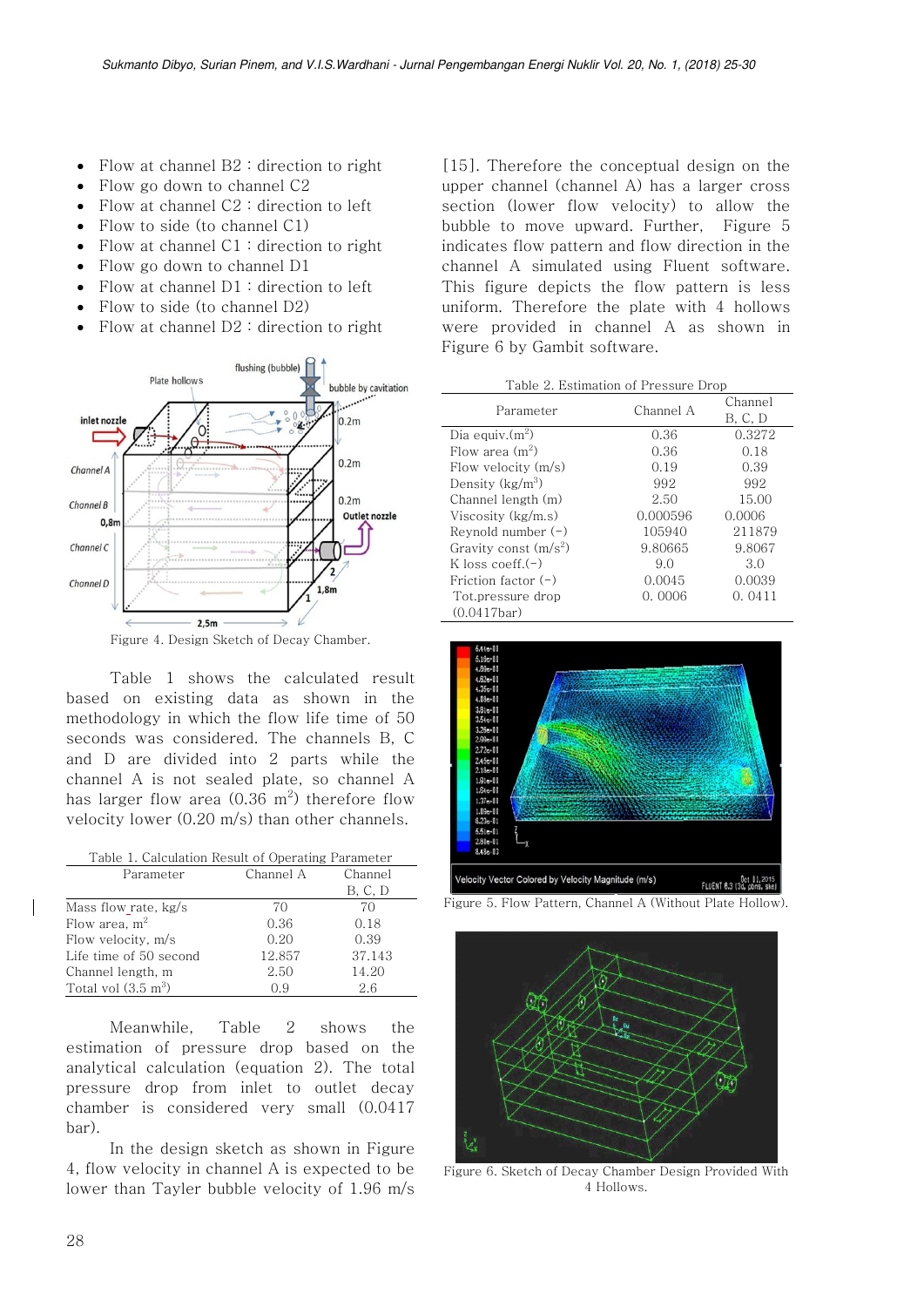*Based on investigation result of flow pattern as well as flow life time of 50 seconds passed through the channel A, B, C and D can be obtained. But on the other hand, it should be discussed here that in the steady state reactor operation, the temperature of the decay chamber will be equal to the outlet coolant temperature of reactor core i.e.* 49°C. *So that the water temperature in the bulk shielding rise to 49<sup>o</sup>C as well. Therefore, in above water pool of bulk shielding should be thermal insulated (thermal shielding). It is intended to avoid rising pool bulk shielding temperature that can increase the rate of pool water evaporation[16].* 





*Figure 8. Flow pattern of channel D1.* 

## **4. CONCLUSION**

*The conceptually design of decay chamber was described. The design of decay*  chamber with the capacity of  $3.5 \text{ m}^3$  and *uniform flow velocity of about 0.4 m/s has* 

*been analyzed. The decay chamber with water flow lifetime of 50 seconds is able to decay*  the activity of  $N^{16}$  nuclide to low level. It is *expected to contribute in completing the design of reactor primary coolant system using the forced convection mode. However, a thermal insulation should be provided in above water pool of bulk shielding.*

#### **ACKNOWLEDGMENT**

*The authors would like to acknowledge to Head of Center for Nuclear Reactor Safety and Center for Science and Applied Nuclear Technology BATAN, staff of Center for Science & Applied Technology who contributed to the conceptual design and DIPA financial for the support given in completing this study.* 

## **REFERENCES**

- *[1]. V.I.S. Wardhani, H.P. Rahardjo, »Pengaruh Bentuk Routing Perpipaan Sistem Pendingin Primer Reactor Triga Konversi Terhadap Penurunan Aktivitas N-16 di Permukaan Tangki Reaktor…, Jurnal Teknologi Reaktor Nuklir, Vol.18 No.3, 2016, p.145-154.*
- *[2]. H.P. Rahardjo and V.I.S. Wardhani, »Effects of Cooling Fluid Flow Rate on the Critical Heat Flux and Flow Stability in the Plate Fuel Type 2MW TRIGA Reactor…, Atom Indonesia, Vol. 43 No. 3 2017, p.149.*
- *[3]. A.I. Ramadhan, A. Suwono, E. Umar, N.P. Tandian, »Preliminary Study For Design Core Of Nuclear Reseach Reactor of TRIGA Bandung Using Fuel Element Plate MTR…, Annals of Faculty Engineering Hunedoara¿International Journal of Engineering Tome XIV, Fascicule 4. Nov. 2016, p.107.*
- *[4]. K.A. Sudjatmi, E.P. Hastuti, S.Widodo, R.Nazar, …Anaysis Of Natural Convection In TRIGA Reactor Core Plate Types Fueled Using COOLOD-N2…S Jurnal Teknologi Reaktor Nuklir, 17. No.2, 2015, p.67.*
- [5]. K.Y. Lee, H.G. Yoon, "CFD Analysis of a Decay *Tank and a Siphon Breaker for an Innovative Integrated Passive Safety System for a Research*   $R$ eactor", Science and Technology of Nuclear *Installations, Vol. 2015, p.7. http://dx.doi.org/10.1155/ 2015/ 150373 . access date: 15/06/2017.*
- *[6]. S.Dibyo, I.D.Irianto, KS.Sudjatmi, Sihana, »zêîúìàõêñïG ñçG tñãêçêåãG {ypnh-2000 with Plate Type Fuel Under LOFA Using EUREKA2/RR jñãå…SG Atom Indonesia, Vol. 44, No.1, 2018, p.31¿36. https://doi.org/10.17146/aij.2018.489.*